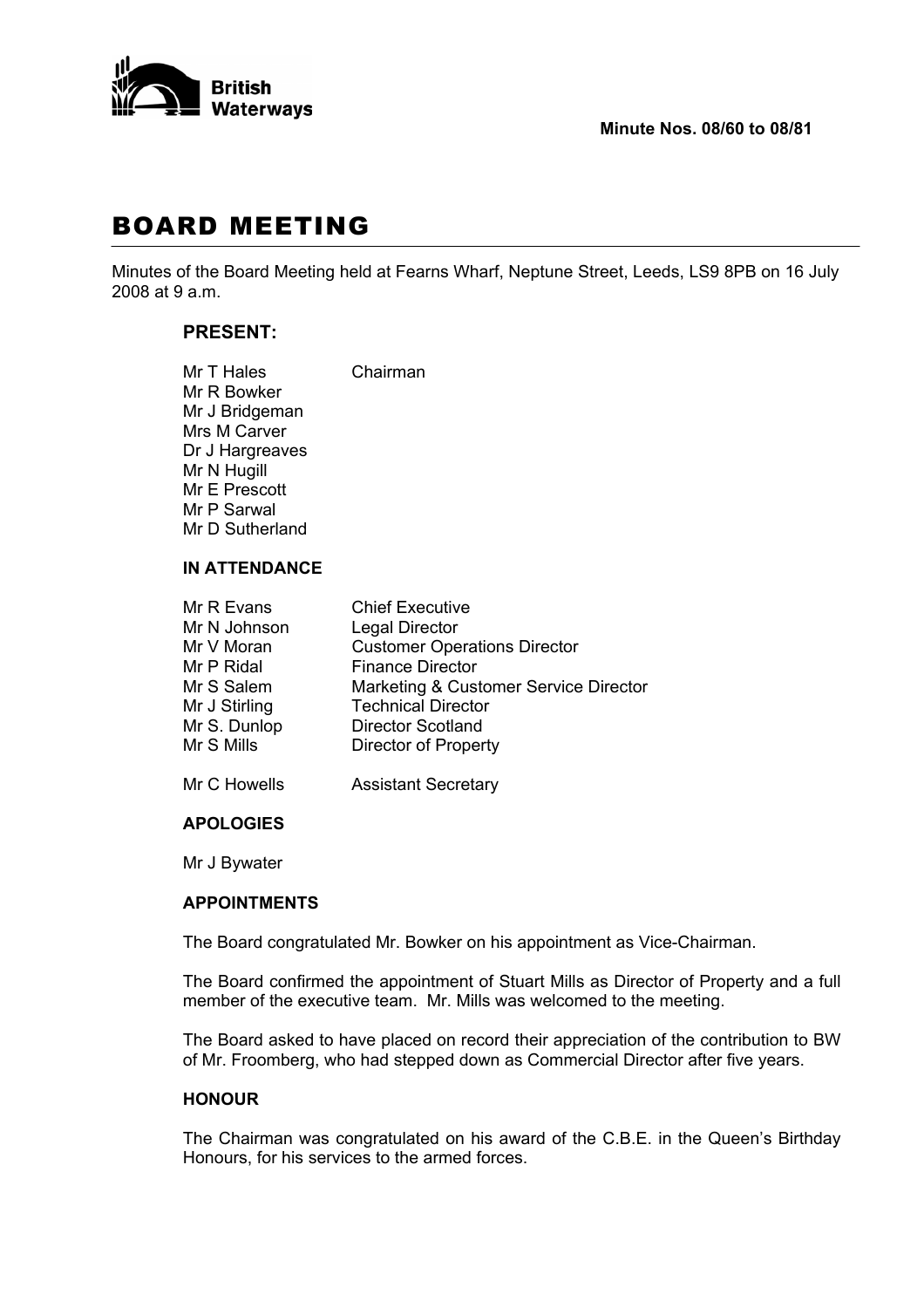## **MINUTES**

 The Minutes of the Board Meeting on 22 May 2008 and of the telephone Board Meeting on 19 June 2008 were confirmed and signed.

## **MATTERS ARISING**

#### 08/60 **Japanese Knotweed (Minute 08/50)**

 The Technical Director referred to a research study which had identified two possible solutions to the problem of Japanese Knotweed. He informed the Board that BW was a participating body in the group of environmental bodies exploring these solutions. He had copied the papers to Mr. Bridgeman who had raised the matter and they would review this further outside the meeting.

## 08/61 **Cill Related Boating Incidents (Minute 08/52)**

 Mr. Stirling advised that most Local Authority conservation officers had now accepted the lock cill warning signs and these were in place. The Board reiterated its view that all signs should be in place by the end of July but accepted that temporary chained signs could be used at those locks where reaching agreement with the conservation officer might take longer.

## 08/62 **2020 Strategy Review (Minute 08/55)**

 The Legal Director undertook to circulate to Board Members the Board's commentary to Ministers on the KPMG final report, the draft of which had been considered at the May meeting of the Board.

#### 08/63 **Book Asset Valuation (Minute 08/59)**

 The Director of Property reported that the Property Committee had agreed changes in the timing and the periodicity of valuations. These would be confirmed to the Board.

# **CHIEF EXECUTIVE'S REPORT**

08/64 The Board noted BWB 3330.

#### **Presentation on BW's non-core waterway activity**

08/65 The Chief Executive gave a presentation on the major non-core projects in which BW was currently involved. Board Members commented on the extent and variety of this activity and the range of partners from all sections of the community. In all BW was contributing to some £20 billion of regeneration across the U.K.

 The Board agreed that the full value of this work, which supported many key strands of the Government's agenda, and also BW's efficiency as a vehicle in delivering it, was not always fully appreciated. This needed to be captured in a presentation that could be taken to partners and to Government and which would reinforce the discussion of BW strategy currently underway. The Department for Communities and Local Government, in particular, should be aware of this.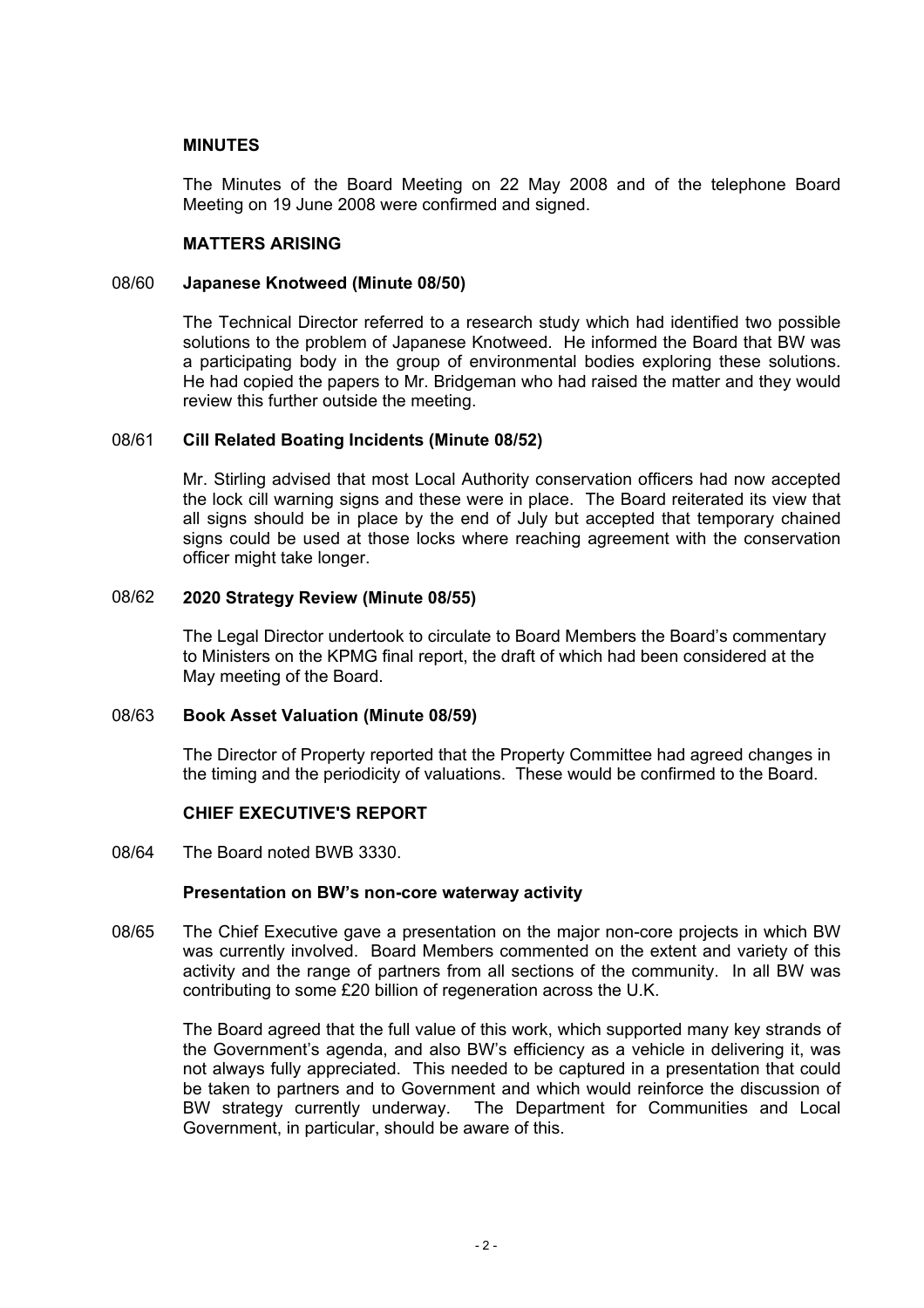#### **Government Studies of British Waterways**

08/66 The Chief Executive updated the Board on three Government Studies that were currently underway involving BW. These were a rewrite of "Waterways for Tomorrow" by Defra, a Shareholder Executive review of trading funds and 3 Defra public corporations and an exercise by the Treasury team responsible for Defra to set the appropriate cost of capital charge on BW assets. Mr. Evans showed how these related to the five workstreams currently in progress in BW as part of the Strategy Review on which there would be a report to the September Board.

## **Annual Meetings**

08/67 Board Members were asked to confirm their availability for the BW Annual Meeting in Birmingham on 8 October and the BW Scotland Annual Meeting in Edinburgh on 16 September.

# **Welsh Language Scheme**

08/68 The Board welcomed the good progress of the BW Action Plan to implement the Welsh Language Scheme.

## **Pension Scheme**

08/69 It was noted that following a consultation, the changes to the BW Pension Scheme were being implemented.

# **LEGAL DIRECTOR'S REPORT**

08/70 The Board noted BWB 3333.

 The Board welcomed the outcome of the Blue Green Algae prosecution (Tringford Reservoirs) with the Environment Agency offering no evidence. The Legal Director and his team were thanked for their work in assembling BW's case.

## **FINANCE REPORT**

- 08/71 The Finance Director introduced BWB 3327 which covered:
	- the latest cash position
	- draft trading results for 2 months to May 2008 and F2 full year forecast
	- general comments on changes to financial and KPI reporting.

 Mr. Ridal highlighted the cash position which was being managed closely. The Executive hoped to be able to confirm the committed major works programme by the end of the month.

# **HEALTH & SAFETY MANAGEMENT REPORT**

08/72 The Board received BWB 3331.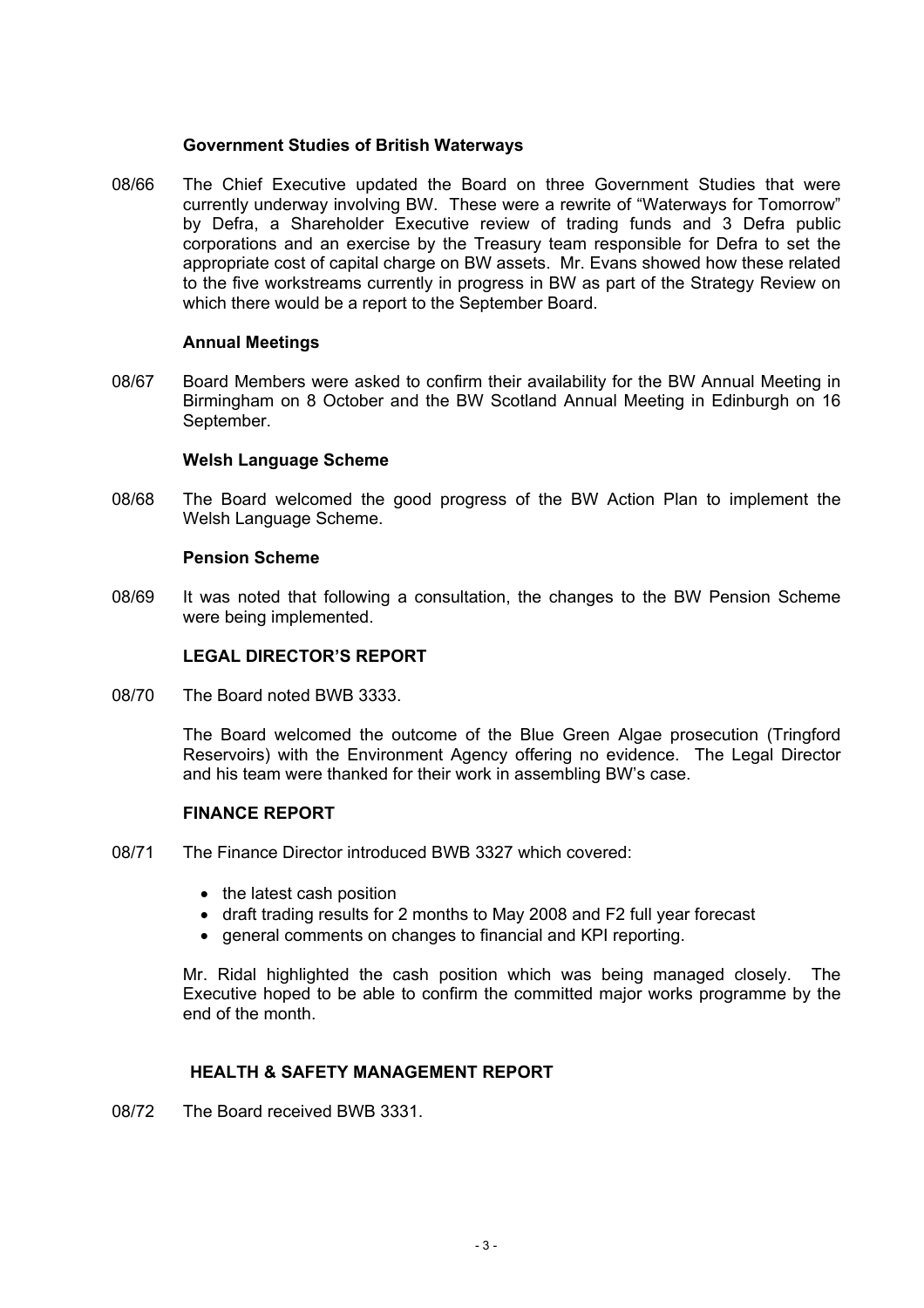Members first considered a recommendation by the Legal Director on Board oversight and involvement in Health and Safety Management. Following a full discussion it was agreed that the role of Board Health & Safety champion, currently undertaken by the Technical Director, was no longer needed as the Board as a whole were responsible for Health and Safety. The Audit Committee would also continue its role as scrutineer of the robustness of health and safety processes.

 Mr. Prescott then drew attention to the recent deterioration in the employee safety measures performance as a result of 5 RIDDOR reportable injuries in June. It was agreed that the undoubted concerted effort of the Executive team to address this was not evident in the Board report. A safety report by the Chief Executive would be the first item on future Board agendas.

 The Technical Director then described the initiatives to re-energise BW's safety campaign. The emphasis in the National Safety Committee was now on workplace safety representatives who travel around the waterways and engage with BW people directly on safety issues. Workshop techniques based on actual safety incidents would start in August and be completed in October before the onset of Winter.

 The Board were advised of the circumstances in which Jade Smethurst had tragically had both legs amputated after being crushed by a manually operated swing bridge in Droylsden, Manchester. The bridge (normally locked) had been opened and was being swung by a group of youths. The Chief Executive added that initial reports suggested the bridge key that the youths had used to unlock the bridge was stolen. Significant efforts were being made to encourage safe and responsible use of waterways in the area and there was a waterways dedicated community policing support officer in Droylsden.

#### **EDINBURGH QUAY - EQUITY**

- 08/73 The Board considered BWB 3328 by the Director of Property and agreed the following recommendation:
	- the further investment of £0.8m equity in Edinburgh Quay Phase 2, increasing the approved total equity invested from £3.45m to £4.25m.

#### **PROPERTY UPDATE REPORT**

08/74 The Director of Property introduced BWB 3335 updating the Board on current market conditions and other key issues and on the principal joint ventures.

 It was noted that the planning application for the Wood Wharf masterplan had been submitted to London Borough of Tower Hamlets on 20 June. It was expected it would be submitted to the October planning committee for approval.

 Mr. Mills briefed the Board further on measures being taken in ISIS in response to the difficult conditions in the property industry. The Board would be kept fully informed.

 On Gloucester Quays it was noted that the Swindon outlet centre was seeking to impose a radius restriction on some of its tenants who were considering leasing at Gloucester. This would be resisted and legal advice was being taken.

 It was noted there would be a full update on the Waterside Pub Partnership at the next Board Meeting.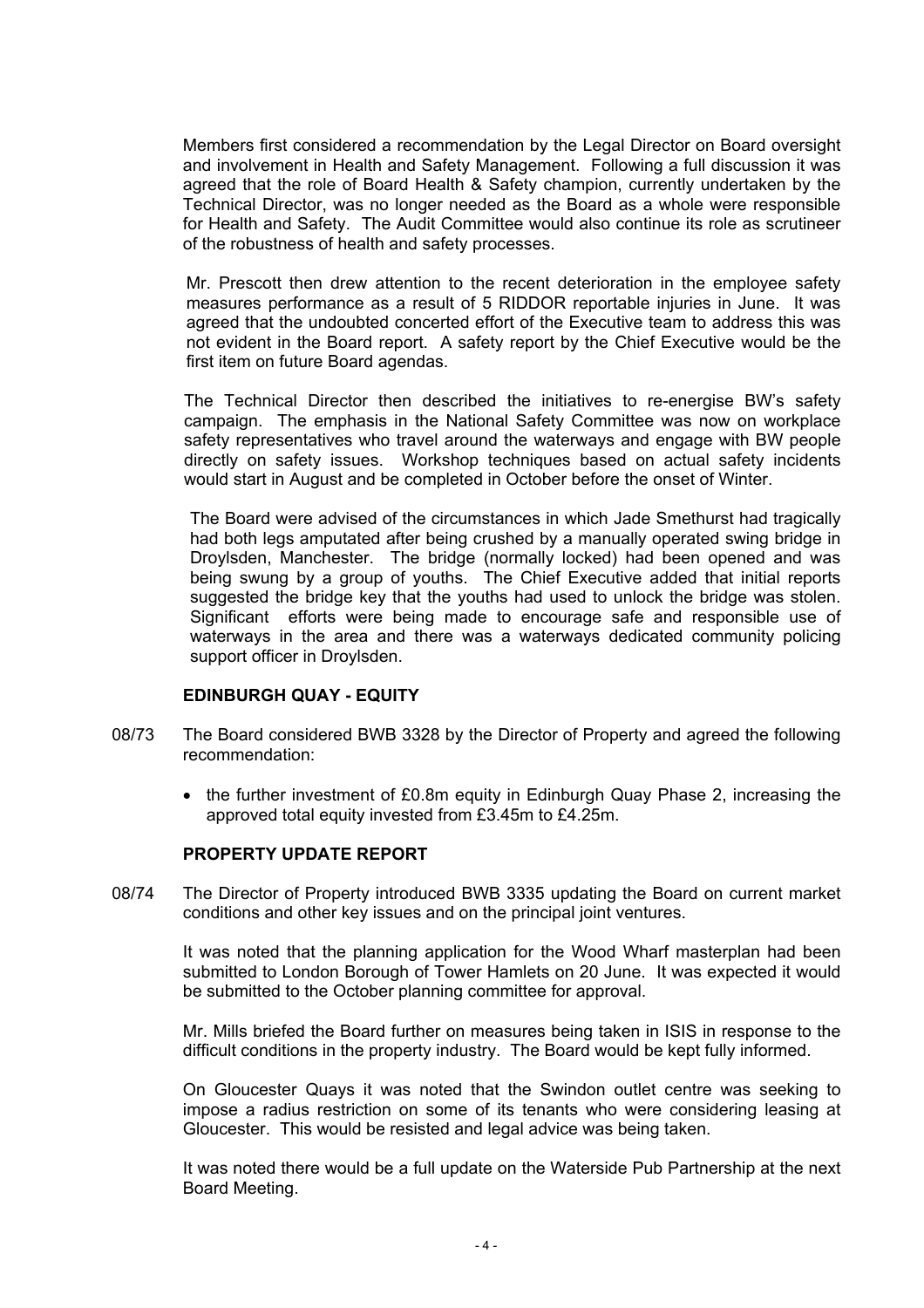The Board agreed a recommendation of the Property Committee for appointments to Joint Venture Boards following the departure of the Commercial Director:

 Gloucester Quays – Quentin Pickford, Financial Controller, Property & Ventures ISIS – Robin Evans, Chief Executive Pub Partnership – James Lazarus, Senior Development Manager.

No appointment to Wood Wharf was proposed at this time.

 The approval given by the Chief Executive to the granting of an agreement for lease to Aquiva (Thames Quay) Limited for the long term mooring of a hotel ship in London Docklands was noted.

# **BWML STRATEGY REPORT**

08/75 The Finance Director introduced BWB 3329 which considered the options available for developing BWML and creating value. The Board noted that the Finance Director had been appointed Chairman of this subsidiary.

*[Confidential Minute]* 

## **HELIX PROJECT**

08/76 The Board considered BWB 3334 by the Director Scotland recommending BW's participation in the Helix Project.

 It was noted that the allocation of £5m of Scottish Government grant to cover proposed BW commitments to the project remained to be confirmed. Mr. Dunlop advised that notwithstanding this he was confident that sufficient funding, with mitigation measures as needed, would be achieved to allow this project to proceed. The project would help deliver the great public benefit of Scotland's Lowland Canals. On this basis and with the endorsement of the project by the Scotland Members, Mr. Sutherland and Dr. Hargreaves, the Board approved the recommendations for BW's involvement in the Helix project as set out in the memorandum. There would be a further report to the Board.

# **CORE WATERWAY/INFRASTRUCTURE**

08/77 The Board considered BWB 3332.

The report on core waterway delivery was noted.

 The additional budget request for the Prescott Lock Project was approved as set out in the memorandum, i.e. £1.98m of funding with BW London seeking to recover this by further income contributions and reducing the scope of the contractors' claims. There would be an update at the next meeting.

Projects approved by the Chief Executive since the last Board Meeting were noted.

 Board Members then considered a discussion paper on Stewardship Score. This was a response to a requirement from Government for a standardised method of showing whether the network was improving, deteriorating , or staying the same.